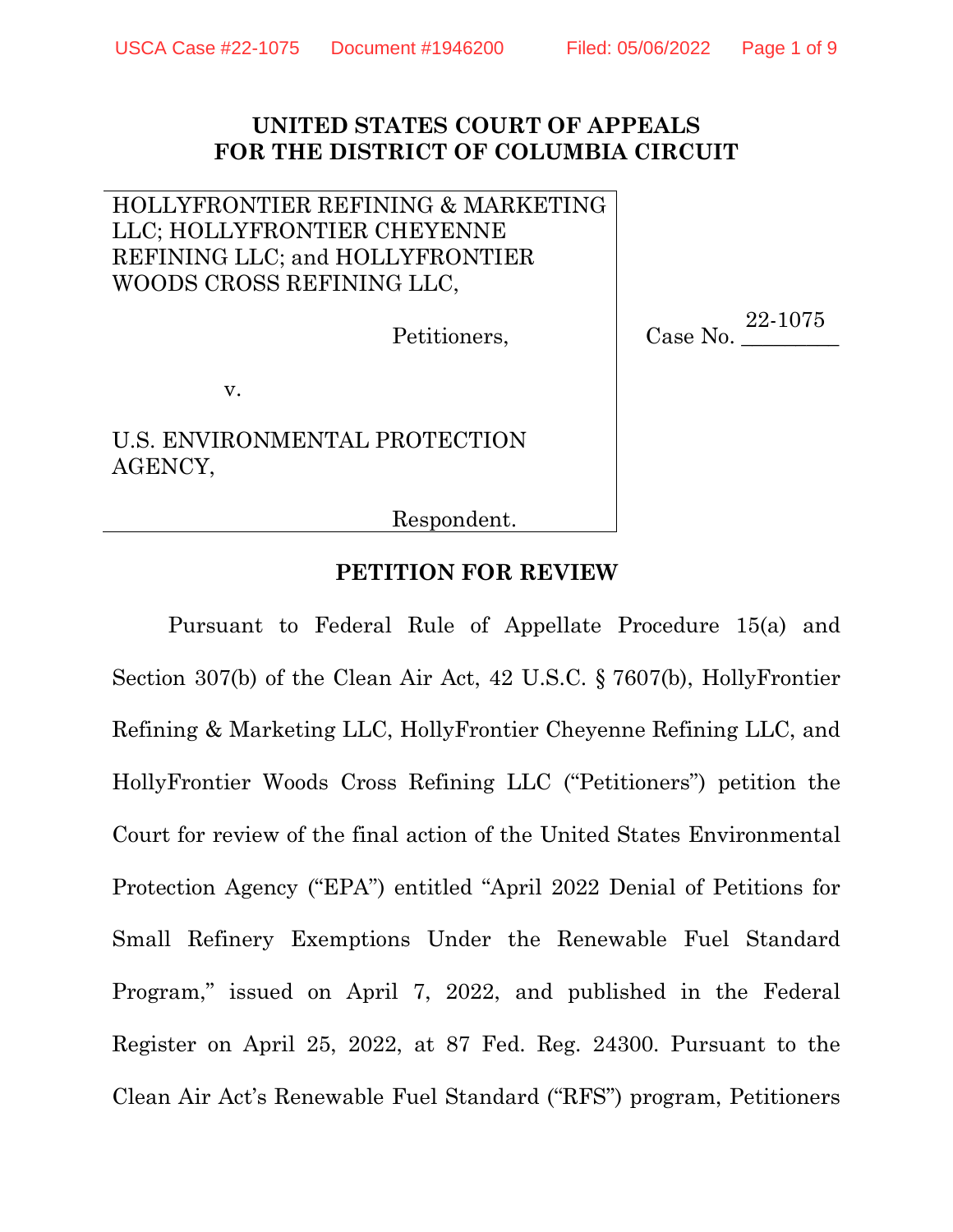and numerous other small refineries sought, and received, extensions of an exemption for their RFS compliance obligations for the 2018 compliance year. In this final action, EPA retroactively denied 36 petitions from 36 small refineries, including those submitted by Petitioners. A copy of the agency's action is attached as Exhibit A.

This petition is timely because it has been filed within sixty days of publication of the agency action.

Dated: May 6, 2022 Respectfully submitted,

/s/ Ryan C. Morris Ryan C. Morris Peter C. Whitfield Christopher S. Ross SIDLEY AUSTIN LLP 1501 K Street, NW Washington, DC 20005 (202) 736-8000 rmorris@sidley.com

*Counsel for HollyFrontier Refining & Marketing LLC, HollyFrontier Cheyenne Refining LLC, and HollyFrontier Woods Cross Refining LLC*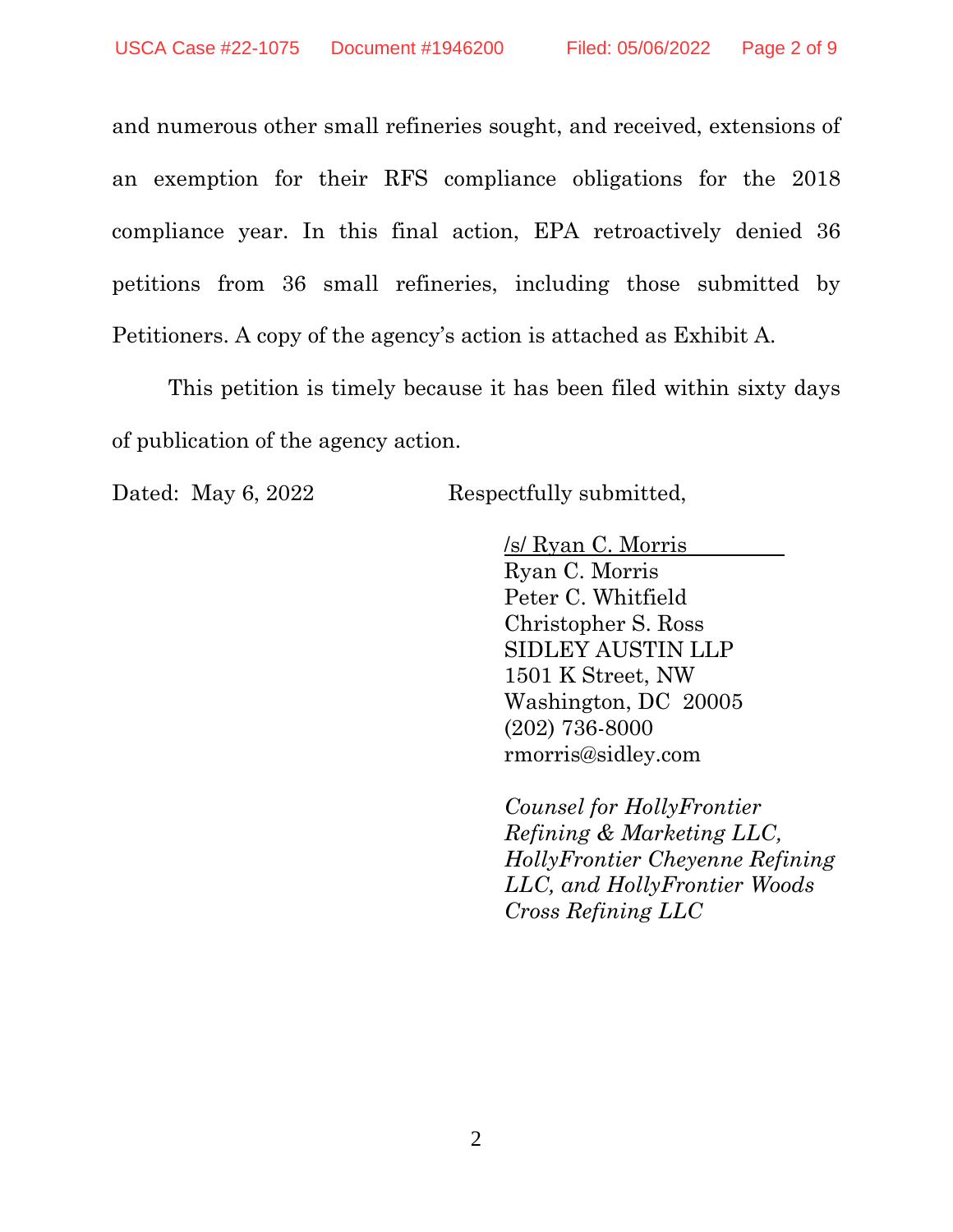## **UNITED STATES COURT OF APPEALS FOR THE DISTRICT OF COLUMBIA CIRCUIT**

## HOLLYFRONTIER REFINING & MARKETING LLC; HOLLYFRONTIER CHEYENNE REFINING LLC; and HOLLYFRONTIER WOODS CROSS REFINING LLC,

Petitioners,

Case No. 22-1075

v.

U.S. ENVIRONMENTAL PROTECTION AGENCY,

Respondent.

## **RULE 26.1 STATEMENT**

Pursuant to Federal Rule of Appellate Procedure 26.1 and D.C. Circuit Rule 26.1, HollyFrontier Refining & Marketing LLC, HollyFrontier Cheyenne Refining LLC, and HollyFrontier Woods Cross Refining LLC hereby state that each is a wholly-owned subsidiary of HollyFrontier Corporation, which is a wholly-owned subsidiary of HF Sinclair Corporation, which is a publicly held company. HollyFrontier Corporation is a Delaware corporation with its principal place of business in Dallas, Texas. No other publicly held company has a 10% or greater ownership interest in HollyFrontier Refining & Marketing LLC,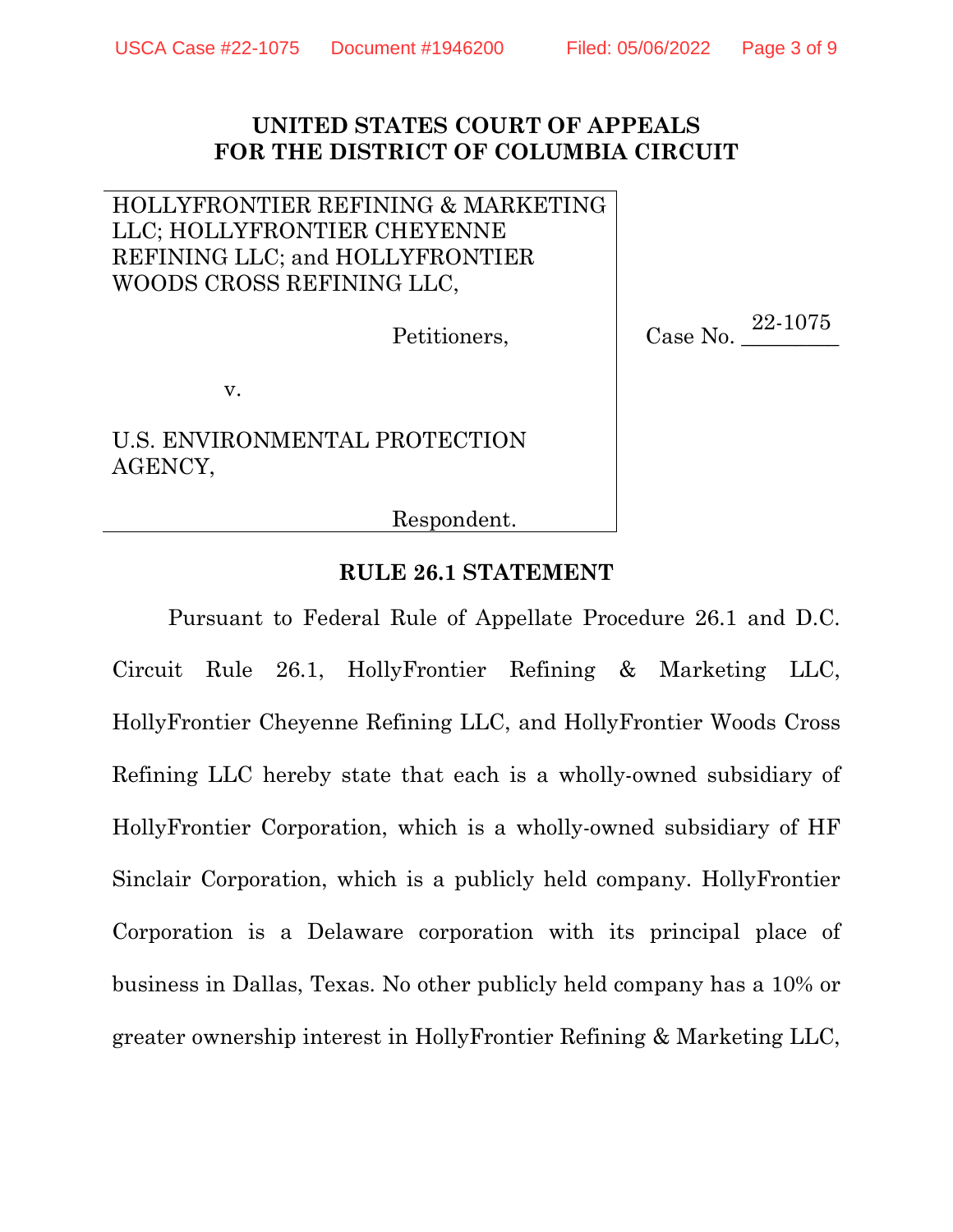HollyFrontier Cheyenne Refining LLC, or HollyFrontier Woods Cross Refining LLC.

HollyFrontier Refining & Marketing LLC, HollyFrontier Cheyenne Refining LLC, and HollyFrontier Woods Cross Refining LLC, are limited liability companies formed under the laws of the State of Delaware. Each company has its principal place of business located at 2828 North Harwood, Suite 1300, Dallas, Texas 75201.

Dated: May 6, 2022 Respectfully submitted,

/s/ Ryan C. Morris Ryan C. Morris

*Counsel for HollyFrontier Refining & Marketing LLC, HollyFrontier Cheyenne Refining LLC, and HollyFrontier Woods Cross Refining LLC*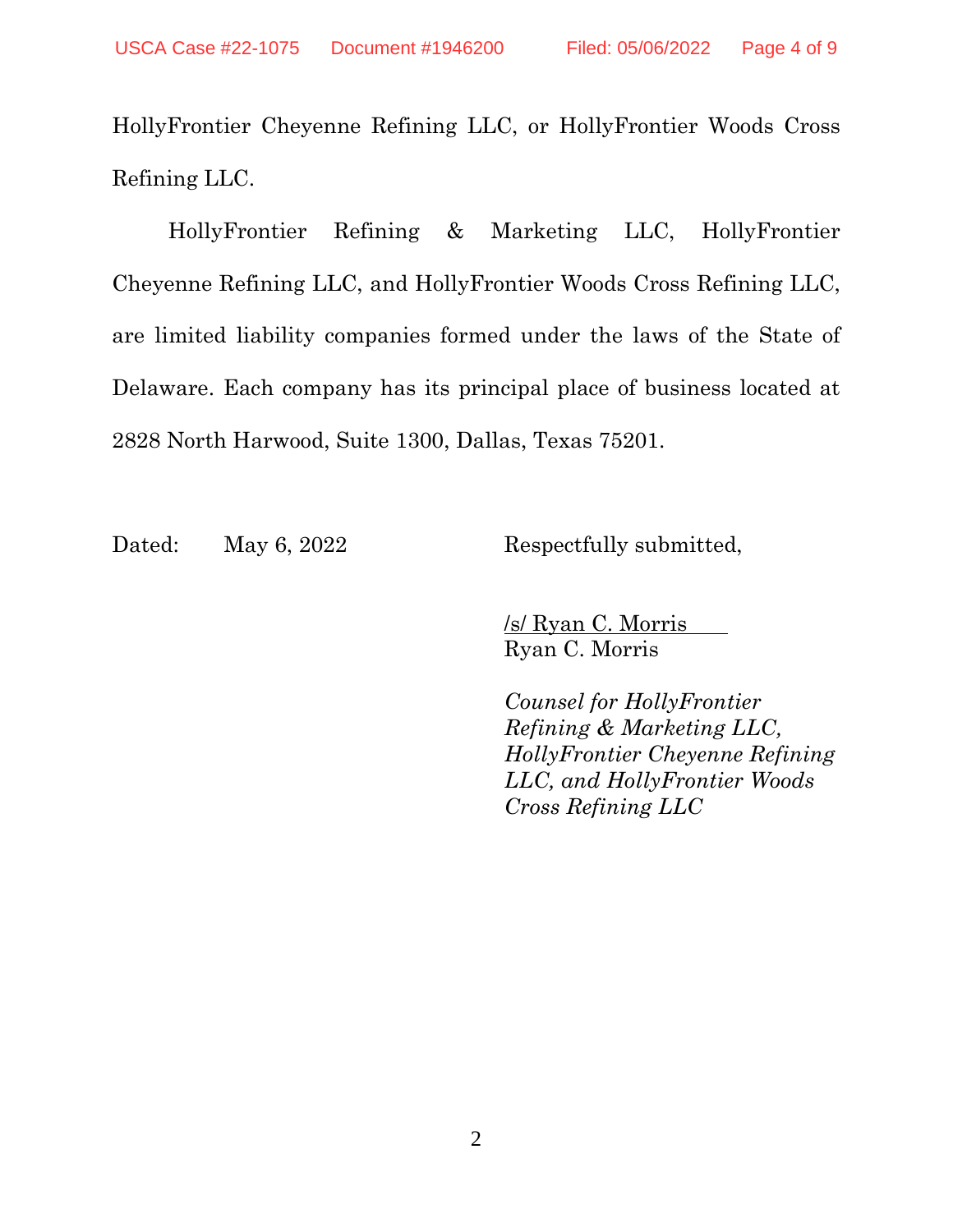# EXHIBIT A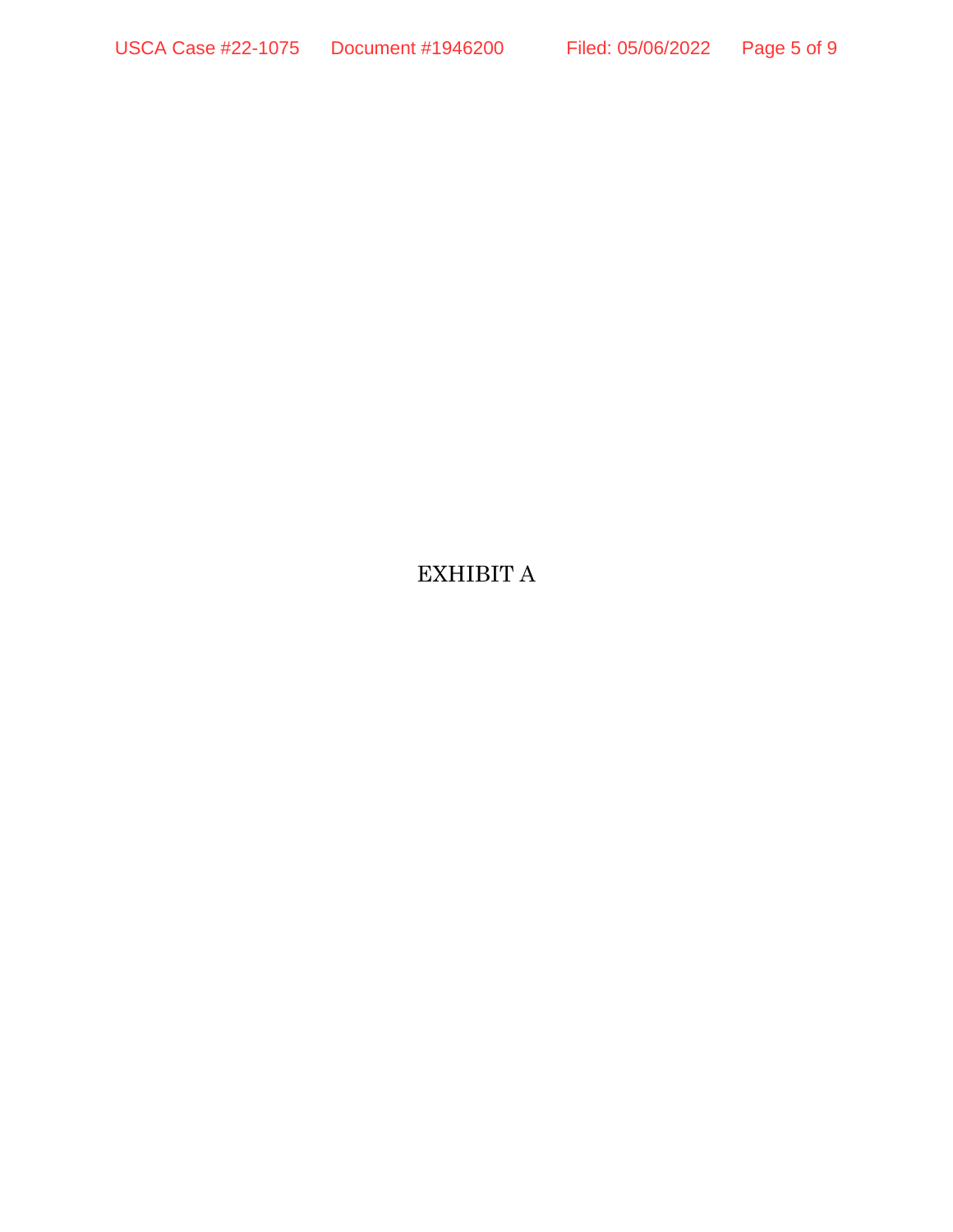the operation of an affected facility, or any period during which the monitoring system is inoperative. These notifications, reports, and records are essential in determining compliance, and are required of all affected facilities subject to NESHAP.

*Form Numbers:* None.

*Respondents/affected entities:*  Owners and operators of demolition and renovation of facilities, asbestos cement (A/C) pipe replacement projects (ACPRPs), asbestos waste disposal, asbestos milling, manufacturing and fabricating, use of asbestos on roadways, asbestos waste converting facilities, and the use of asbestos insulation and sprayed-on materials.

*Respondent's obligation to respond:*  Mandatory (40 CFR part 61, subpart M). *Estimated number of respondents:* 

9,771 (total).

*Frequency of response:* Quarterly, semiannually, annually.

*Total estimated burden:* 297,000 hours (per year). Burden is defined at 5 CFR 1320.3(b).

*Total estimated cost:* \$35,100,000 (per year), which includes \$0 in annualized capital/startup and/or operation & maintenance costs.

*Changes in the Estimates:* There is an increase in the total estimated burden as currently identified in the OMB Inventory of Approved Burdens. The change is due to the removal of burden associated with electronic reporting by either demolition or renovation facilities. The previous ICR renewal introduced a pilot program for demolition/renovation facilities, which allowed for voluntary submission of certain notifications using electronic reporting, as available. However, there are no regulatory requirements for electronic submission of reports in 40 CFR part 61, subpart M; therefore, this ICR does not assign a regulatory burden for electronic submittal of reports.

#### **Courtney Kerwin,**

*Director, Regulatory Support Division.*  [FR Doc. 2022–08701 Filed 4–22–22; 8:45 am] **BILLING CODE 6560–50–P** 

#### **ENVIRONMENTAL PROTECTION AGENCY**

**[EPA–HQ–OAR–2021–0566; FRL–9711–01– OAR]** 

#### **April 2022 Denial of Petitions for Small Refinery Exemptions Under the Renewable Fuel Standard Program**

**AGENCY:** Environmental Protection Agency (EPA). **ACTION:** Denial of petitions.

**SUMMARY:** The Environmental Protection Agency (EPA) is providing notice of its final action entitled April 2022 Denial of Petitions for RFS Small Refinery Exemptions (''SRE Denial'') in which EPA denied 36 small refinery exemption (SRE) petitions under the Renewable Fuel Standard (RFS) program. EPA is providing this notice for public awareness of and the basis for EPA's decision issued on April 7, 2022.

### **DATES:** April 25, 2022.

**FOR FURTHER INFORMATION CONTACT:**  Karen Nelson, Office of Transportation and Air Quality, Compliance Division, Environmental Protection Agency, 2000 Traverwood Drive, Ann Arbor, MI 48105; telephone number: 734–214– 4657; email address: *nelson.karen@ epa.gov.* 

#### **SUPPLEMENTARY INFORMATION:**

#### **I. Background**

The Clean Air Act (CAA) provides that a small refinery  $1$  may at any time petition EPA for an extension of the exemption from the obligations of the RFS program for the reason of disproportionate economic hardship (DEH).2 In evaluating such petitions, the EPA Administrator, in consultation with the Secretary of Energy, will consider the findings of a Department of Energy (DOE) study and other economic factors.3

#### **II. Decision**

In the SRE Denial,<sup>4</sup> we conducted an extensive analysis and review of information provided to EPA by small refineries in their SRE petitions and in the comments submitted in response to the Proposed Denial.5 We sought comment on all aspects of the Proposed Denial, including on our conclusions that the CAA requires small refineries to demonstrate that DEH is caused by compliance with the RFS program. We also sought comment on our economic analyses and conclusion that no small refineries face disproportionate costs of compliance due to the RFS program, no economic hardship, and, therefore, no DEH caused by RFS compliance. We requested additional data that would show the relationship between RFS

4 ''April 2022 Denial of Petitions for RFS Small Refinery Exemptions,'' EPA–420–R–22–005, April 2022.

compliance costs and the price of transportation fuel blendstocks. We also sought comment on our proposed change in approach to SRE eligibility based on receipt of the original statutory exemption, and our proposed decision to deny all pending SRE petitions based on the proportional nature of the RFS requirements and our findings regarding RIN cost passthrough. We considered all the comments received and have responded to them in the SRE Denial and its corresponding appendices.

In the SRE Denial, we find that all refineries face the same costs to acquire RINs regardless of whether the RINs are created through the act of blending renewable fuels or are purchased on the open market. This happens because the market price for these fuels increases to reflect the cost of the RIN, much as it would increase in response to higher crude prices. In other words, this increased price for gasoline and diesel fuel allows obligated parties to recover their RIN costs through the market price of the fuel they produce. Because the market behaves this way for all parties subject to the RFS program, there is no disproportionate cost to any party, including small refineries, and no hardship given that the costs are recovered. As a result, we conclude that small refineries do not face DEH. Given this conclusion and the other reasons described in the SRE Denial, we have denied 36 SRE petitions by finding the petitioning refineries do not face DEH caused by compliance with their RFS obligations.

#### **III. Judicial Review**

Section 307(b)(1) of the CAA governs judicial review of final actions by the EPA. This section provides, in part, that petitions for review must be filed in the United States Court of Appeals for the District of Columbia Circuit: (i) When the agency action consists of ''nationally applicable . . . final actions taken by the Administrator,'' or (ii) when such action is locally or regionally applicable, but ''such action is based on a determination of nationwide scope or effect and if in taking such action the Administrator finds and publishes that such action is based on such a determination.'' For locally or regionally applicable final actions, the CAA reserves to the EPA complete discretion whether to invoke the exception in (ii) described in the preceding sentence.

This final action is ''nationally applicable'' within the meaning of CAA section 307(b)(1). In the alternative, to the extent a court finds this final action to be locally or regionally applicable, the Administrator is exercising the complete discretion afforded to him

<sup>1</sup>The CAA defines a small refinery as ''a refinery for which the average aggregate daily crude oil throughput for a calendar year . . . does not exceed 75,000 barrels.'' CAA section 211(*o*)(1)(K).

<sup>2</sup>CAA section 211(*o*)(9)(B)(i). 3CAA section 211(*o*)(9)(B)(ii).

<sup>5</sup> ''Proposed RFS Small Refinery Exemption Decision,'' EPA–420–D–21–001, December 2021 (hereinafter the ''Proposed Denial''). 86 FR 70999 (December 14, 2021).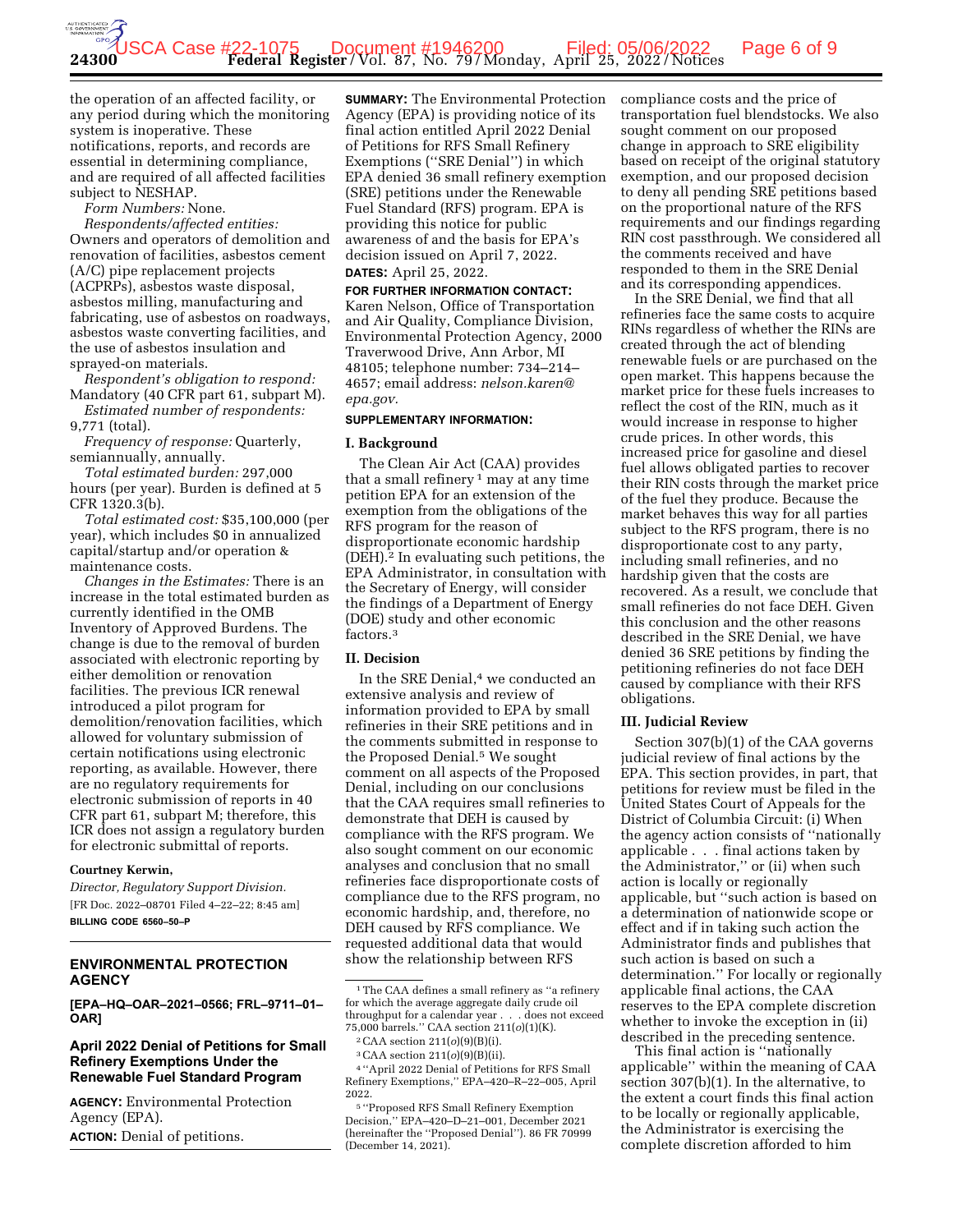under the CAA to make and publish a finding that this action is based on a determination of ''nationwide scope or effect'' within the meaning of CAA section  $307(b)(1)$ .<sup>6</sup> This final action denies petitions for exemptions from the RFS program for over 30 small refineries across the country and applies to small refineries located within 18 states in 7 of the 10 EPA regions and in 8 different Federal judicial circuits.7 This final action is based on EPA's revised interpretation of the relevant CAA provisions and the RIN discount and RIN cost passthrough principles that are applicable to all small refineries no matter the location or market in which they operate. For these reasons, this final action is nationally applicable or, alternatively, the Administrator is exercising the complete discretion afforded to him by the CAA and hereby finds that this final action is based on a determination of nationwide scope or effect for purposes of CAA section 307(b)(1) and is hereby publishing that finding in the **Federal Register**.

Under section 307(b)(1) of the CAA, petitions for judicial review of this action must be filed in the United States Court of Appeals for the District of Columbia Circuit by June 24, 2022.

#### **Joseph Goffman,**

*Principal Deputy Assistant Administrator, Office of Air and Radiation.* 

[FR Doc. 2022–08686 Filed 4–22–22; 8:45 am] **BILLING CODE 6560–50–P** 

#### **ENVIRONMENTAL PROTECTION AGENCY**

**[EPA–HQ–OPP–2022–0160; FRL–9409–12– OCSPP]** 

#### **Pesticide Product Registration; Receipt of Applications for New Active Ingredients—March 2022**

**AGENCY:** Environmental Protection Agency (EPA). **ACTION:** Notice.

**SUMMARY:** EPA has received applications to register pesticide products containing

7 In the report on the 1977 Amendments that revised section 307(b)(1) of the CAA, Congress noted that the Administrator's determination that the ''nationwide scope or effect'' exception applies would be appropriate for any action that has a scope or effect beyond a single judicial circuit. See H.R. Rep. No. 95–294 at 323, 324, reprinted in 1977 U.S.C.C.A.N. 1402–03.

active ingredients not included in any currently registered pesticide products. Pursuant to the Federal Insecticide, Fungicide, and Rodenticide Act (FIFRA), EPA is hereby providing notice of receipt and opportunity to comment on these applications.

**DATES:** Comments must be received on or before May 25, 2022.

**ADDRESSES:** Submit your comments, identified by the docket identification (ID) number and the File Symbol of the EPA registration Number of interest as shown in the body of this, through the Federal eRulemaking Portal at *https:// www.regulations.gov.* Follow the online instructions for submitting comments. Do not submit electronically any information you consider to be Confidential Business Information (CBI) or other information whose disclosure is restricted by statute. Additional instructions on commenting or visiting the docket, along with more information about dockets generally, is available at *https://www.epa.gov/dockets/aboutepa-dockets.* 

Due to the public health concerns related to COVID–19, the EPA Docket Center (EPA/DC) and Reading Room is open to visitors by appointment only. For the latest status information on EPA/DC services and access, visit *https://www.epa.gov/dockets.* 

**FOR FURTHER INFORMATION CONTACT:**  Charles Smith, Biopesticides and Pollution Prevention Division (BPPD) (7511P), main telephone number: (202) 566–2427, email address: *BPPDFRNotices@epa.gov.* The mailing address for each contact person is: Office of Pesticide Programs, Environmental Protection Agency, 1200 Pennsylvania Ave. NW, Washington, DC 20460–0001. As part of the mailing address, include the contact person's name, division, and mail code. The division to contact is listed at the end of each pesticide petition summary.

### **SUPPLEMENTARY INFORMATION:**

#### **I. General Information**

#### *A. Does this action apply to me?*

You may be potentially affected by this action if you are an agricultural producer, food manufacturer, or pesticide manufacturer. The following list of North American Industrial Classification System (NAICS) codes is not intended to be exhaustive, but rather provides a guide to help readers determine whether this document applies to them. Potentially affected entities may include:

• Crop production (NAICS code 111). • Animal production (NAICS code

• Food manufacturing (NAICS code 311).

*B. What Should I Consider as I Prepare My Comments for EPA?* 

1. *Submitting CBI.* Do not submit this information to EPA through *regulations.gov* or email. Clearly mark the part or all of the information that you claim to be CBI. For CBI information in a disk or CD–ROM that you mail to EPA, mark the outside of the disk or CD–ROM as CBI and then identify electronically within the disk or CD–ROM the specific information that is claimed as CBI. In addition to one complete version of the comment that includes information claimed as CBI, a copy of the comment that does not contain the information claimed as CBI must be submitted for inclusion in the public docket. Information so marked will not be disclosed except in accordance with procedures set forth in 40 CFR part 2.

2. *Tips for preparing your comments.*  When preparing and submitting your comments, see the commenting tips at *https://www.epa.gov/dockets/ commenting-epa-dockets.* 

#### **II. Registration Applications**

EPA has received applications to register pesticide products containing active ingredients not included in any currently registered pesticide products. Pursuant to the provisions of FIFRA section 3(c)(4) (7 U.S.C. 136a(c)(4)), EPA is hereby providing notice of receipt and opportunity to comment on these applications. Notice of receipt of these applications does not imply a decision by the Agency on these applications. For actions being evaluated under EPA's public participation process for registration actions, there will be an additional opportunity for public comment on the proposed decisions. Please see EPA's public participation website for additional information on this process (*https://www2.epa.gov/ pesticide-registration/publicparticipation-process-registrationactions*).

#### *A. Notice of Receipt—New Active Ingredients*

1. *File Symbol:* 2375–A. *Docket ID number:* EPA–HQ–OPP–2022–0317. *Applicant:* Chr. Hansen, Inc., 16300 W Lincoln Ave., New Berlin, WI 53151. *Product name:* CH4000. *Active ingredient:* Fungicide and nematicide— *Bacillus subtilis* strain CH4000 at 100%. *Proposed use:* For seed treatment and applications to soil. *Contact:* BPPD.

2. *File Symbol:* 2375–L. *Docket ID number:* EPA–HQ–OPP–2022–0317. *Applicant:* Chr. Hansen, Inc., 16300 W

<sup>6</sup> In deciding whether to invoke the exception by making and publishing a finding that this final action is based on a determination of nationwide scope or effect, the Administrator has also taken into account a number of policy considerations, including his judgment balancing the benefit of obtaining the D.C. Circuit's authoritative centralized review versus allowing development of the issue in other contexts and the best use of Agency resources.

<sup>112).</sup>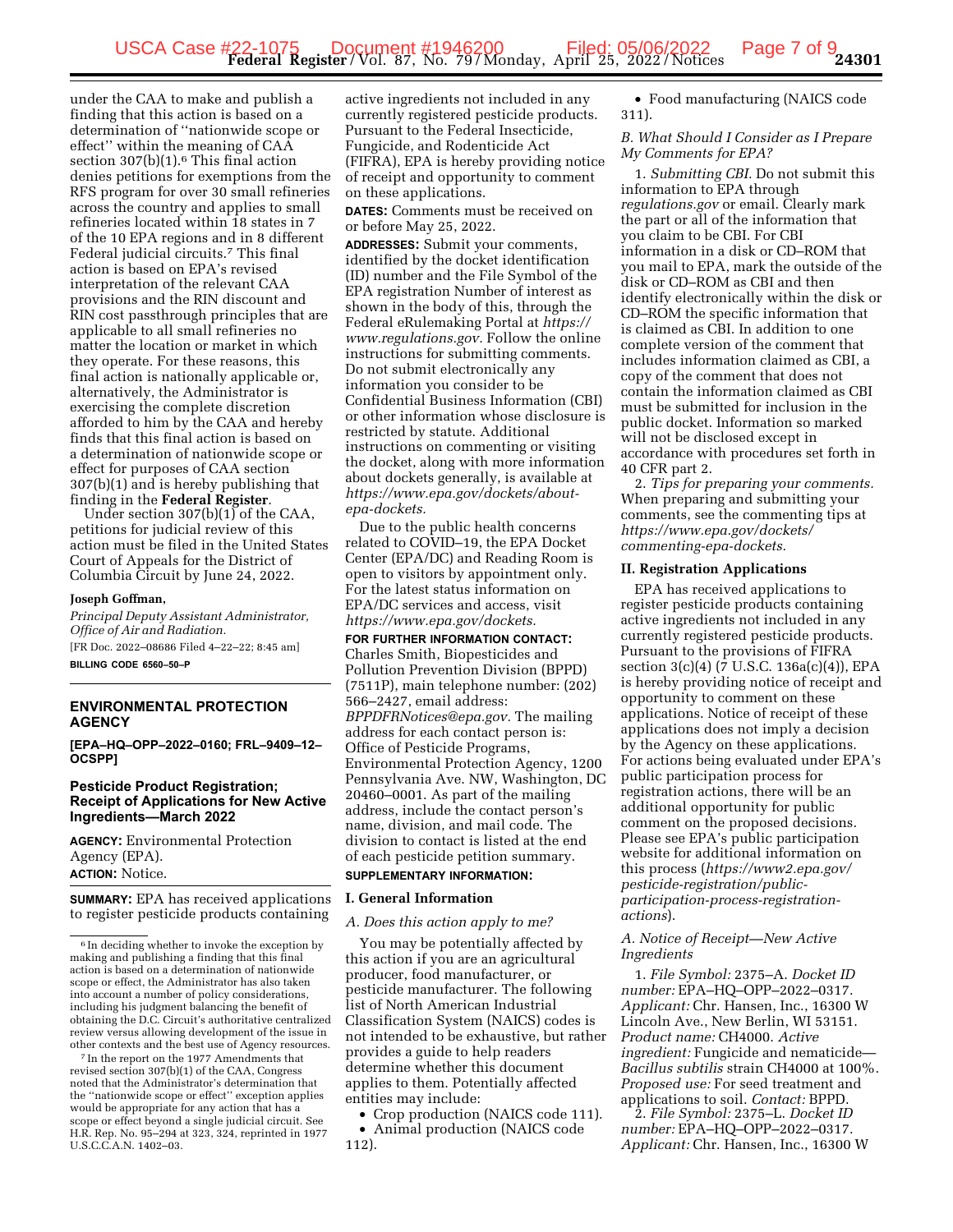## **UNITED STATES COURT OF APPEALS FOR THE DISTRICT OF COLUMBIA CIRCUIT**

HOLLYFRONTIER REFINING & MARKETING LLC; HOLLYFRONTIER CHEYENNE REFINING LLC; and HOLLYFRONTIER WOODS CROSS REFINING LLC,

Petitioners,

Case No. \_\_\_\_\_\_\_\_\_

v.

U.S. ENVIRONMENTAL PROTECTION AGENCY,

Respondent.

# **CERTIFICATE OF SERVICE**

Pursuant to Federal Rules of Appellate Procedure 3(d), 15(c), and

25, D.C. Circuit Rules 15(a) and 25, and 40 C.F.R. § 23.12(a), I hereby certify that the foregoing Petition for Review and Rule 26.1 Statement have been served by United States certified mail, return receipt requested, this 6th day of May, 2022, upon each of the following:

Hon. Michael S. Regan, Administrator U.S. Environmental Protection Agency 1200 Pennsylvania Ave., N.W. Washington, D.C. 20460

U.S. Environmental Protection Agency Correspondence Control Unit Office of General Counsel (2311) 1200 Pennsylvania Avenue, NW